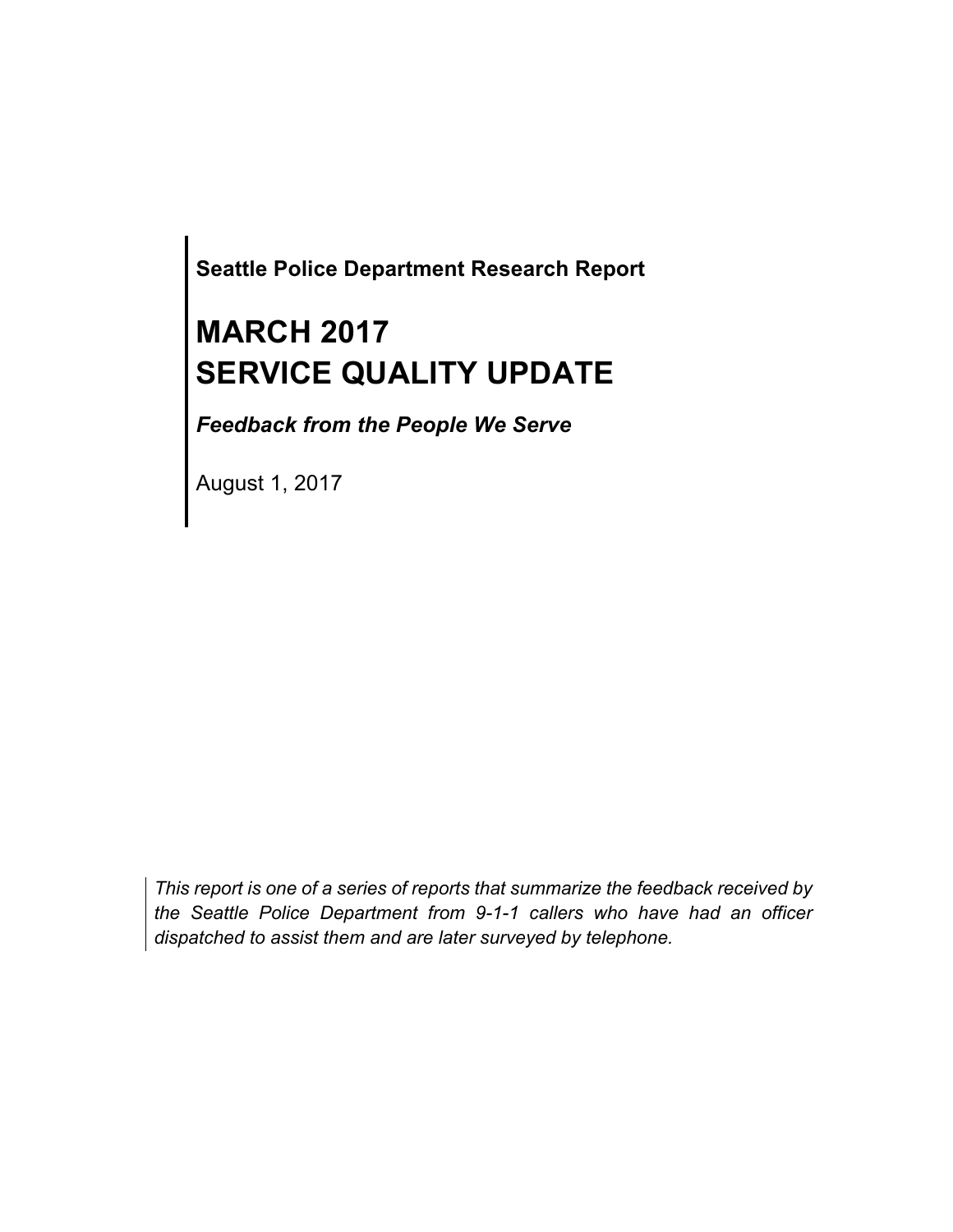#### **9-1-1 Caller Surveys: Summary and Conclusions from March 2017**

The Seattle Police Department customer satisfaction surveys provide feedback about the service provided by the Department to those who call 9-1-1 and have an officer dispatched to assist them. Key findings and conclusions from March 2017 and comparisons to previous surveys from June 2014 through December 2016 are summarized below.

**Overall Satisfaction**. Overall, customers continue to be satisfied with their experience with the Department "from calling 9-1-1 on to all contacts [they] had with the Police Department as a result of that call." Eightythree percent of the customers rated their overall satisfaction with this experience as 4 or 5 on a five-point scale were 5 means "extremely satisfied," for an average rating of 4.32 out of 5 possible points. Ratings of overall satisfaction, while high, have fluctuated significantly since June 2014.

**Officers Responding to Customers' 9-1-1 Calls.** Customers rated the officers who responded to their calls positively. Customers indicated that the officers who responded to the 9-1-1 calls were professional and courteous (97% "strongly agree" or "agree"); and officers listened to customer concerns, answered questions, provided the information and assistance needed, clearly explained procedures, and told customers what would happen next (85% to 94% "strongly agree" or "agree"). The responding officers received lower ratings for giving "tips on preventing future crimes" (65% "strongly agree" or "agree").

Ratings that the responding officers were professional and courteous, listened to customer concerns, answered questions, provided the information and assistance needed, clearly explained procedures, and told customers what would happen next increased significantly between June 2014 and March 2017. All eight ratings of responding officers have increased significantly since December 2016.

**Seattle Police Department Overall**. Customers also rated the Department highly. Customers indicated that "Department personnel are professional and courteous" (90% "strongly agree" or "agree") and the Department clearly explains procedures and requirements, is a good resource for information about preventing crime, is available when needed, and focuses on public safety issues of concern (69% to 77% "strongly agree" or "agree"). While these are positive ratings, ratings of the officers with whom customers had personal contact (officers responding to 9-1-1 calls) were higher than ratings of the Department overall.

Ratings that "Department personnel are professional and courteous," "The Department clearly explains its procedures and requirements," and "The Department is a good resource for information about preventing crime" increased significantly since June 2014. Ratings that the Department clearly explains procedures and is a good resource for information about preventing crime also increased significantly since December 2016. Ratings that the Department is available when needed and focuses on the public safety issues of concern have not changed significantly since June 2014.

**9-1-1 Operations**. Customers were satisfied with the assistance provided by the 9-1-1 operator and with the speed with which their calls were answered by the operator (92% and 87%, respectively, rated their satisfaction 4 or 5 on the scale where 5 means "extremely satisfied"). Satisfaction with the service provided by the 9-1-1 operator and the speed with which calls were answered did not change significantly since June 2014.

**Feelings of Safety**. Customers said that they feel safer "walking alone in [their] neighborhood during the day" (58% "extremely safe") than they do overall in Seattle (24% "extremely safe") or "walking alone in [their] neighborhood at night" (17% "extremely safe"). Feelings of safety have not changed significantly since June 2014.

As in past surveys, customers reported that the incident that caused them to call 9-1-1 led some of them to feel less safe than before they called 9-1-1, but the service provided by the Department as a result of their calls increased the proportion of customers who feel "more safe" and decreased the proportion who feel "less safe" than before they called 9-1-1. These results suggest that the service provided by the Department continues to provide customers with reassurance and to increase feelings of personal safety.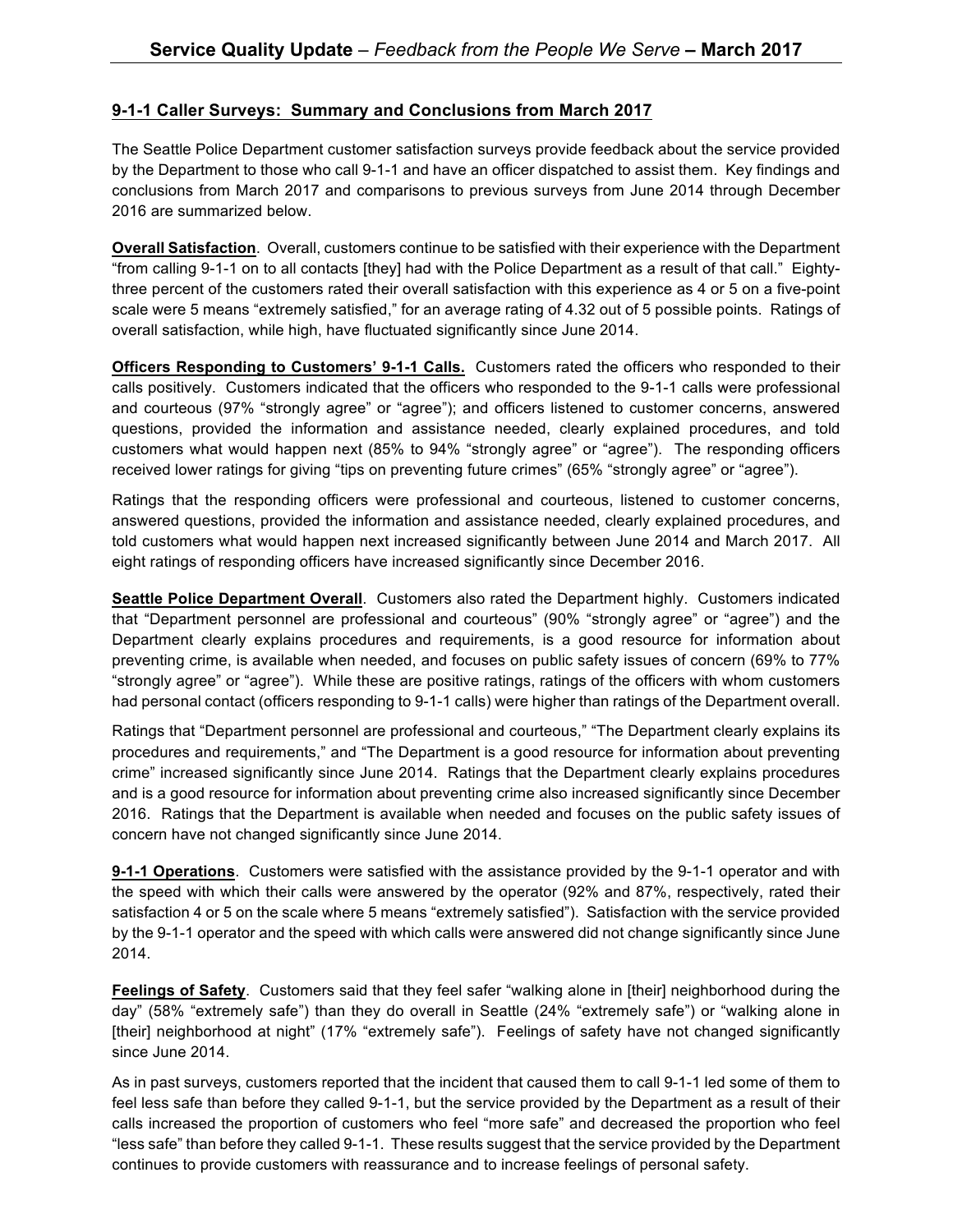### **9-1-1 Caller Surveys: Results**

This report (1) summarizes key results of the March 2017 survey of customers who called 9-1-1 in February 2017 and had an officer dispatched to assist them and (2) compares the March 2017 results with those of similar surveys of 9-1-1 callers over the past three years, beginning in June 2014.<sup>1</sup>

**Overall Satisfaction.** Customers who had an officer dispatched to provide assistance after calling 9-1-1 were asked to use a five-point scale, where 5 means "extremely satisfied" and 1 means "not at all satisfied," to answer the question, "Overall, how satisfied are you with this experience with the Seattle Police Department – from calling 9-1-1 on to all contacts you had with the Police Department as a result of that call?"

As the next chart shows, 57 percent of the customers rated their satisfaction with this experience with the Department as 5 on the five-point scale where 5 means "extremely satisfied," and 26 percent rated their satisfaction as 4 on this scale. Three percent rated their satisfaction as 1, or "Not at all satisfied," and three percent rated their satisfaction as 2 on the five-point scale where 1 means, "Not at all satisfied."<sup>2</sup>



The next chart shows that the average rating in March 2017 was 4.32 on the five-point scale where 5 is high. Responses to this question have fluctuated significantly since June 2014, but the level of satisfaction reported in March 2017 did not differ significantly from satisfaction in June 2014 or December 2016, the most recent survey.

The next chart presents the average ratings from four surveys, June 2014, June 2015, June 2016, and March 2017, as do similar charts for other questions presented below.<sup>3</sup>



 $1$  Results were compared across surveys and tested to determine if any differences between survey results were statistically significant. Statistical tests included Analysis of Variance (ANOVA), t-tests, and chi-square tests (*IBM SPSS Statistics Version 24,* Release 24.0.0.0, 2016). Differences were considered statistically significant when the probability of the

differences occurring by chance was less than .05 (p<.05).<br><sup>2</sup> Percentages do not total 100 in this and some subsequent charts due to rounding.

 $3$  The numbers of respondents answering each question are omitted from some charts for readability, but approximately 200 customers participated in each survey. Average ratings in bold font differed significantly between December 2016 and March 2017, the last two surveys. Average ratings of items with an asterisk (\*) following the item differed significantly between June 2014 and March 2017.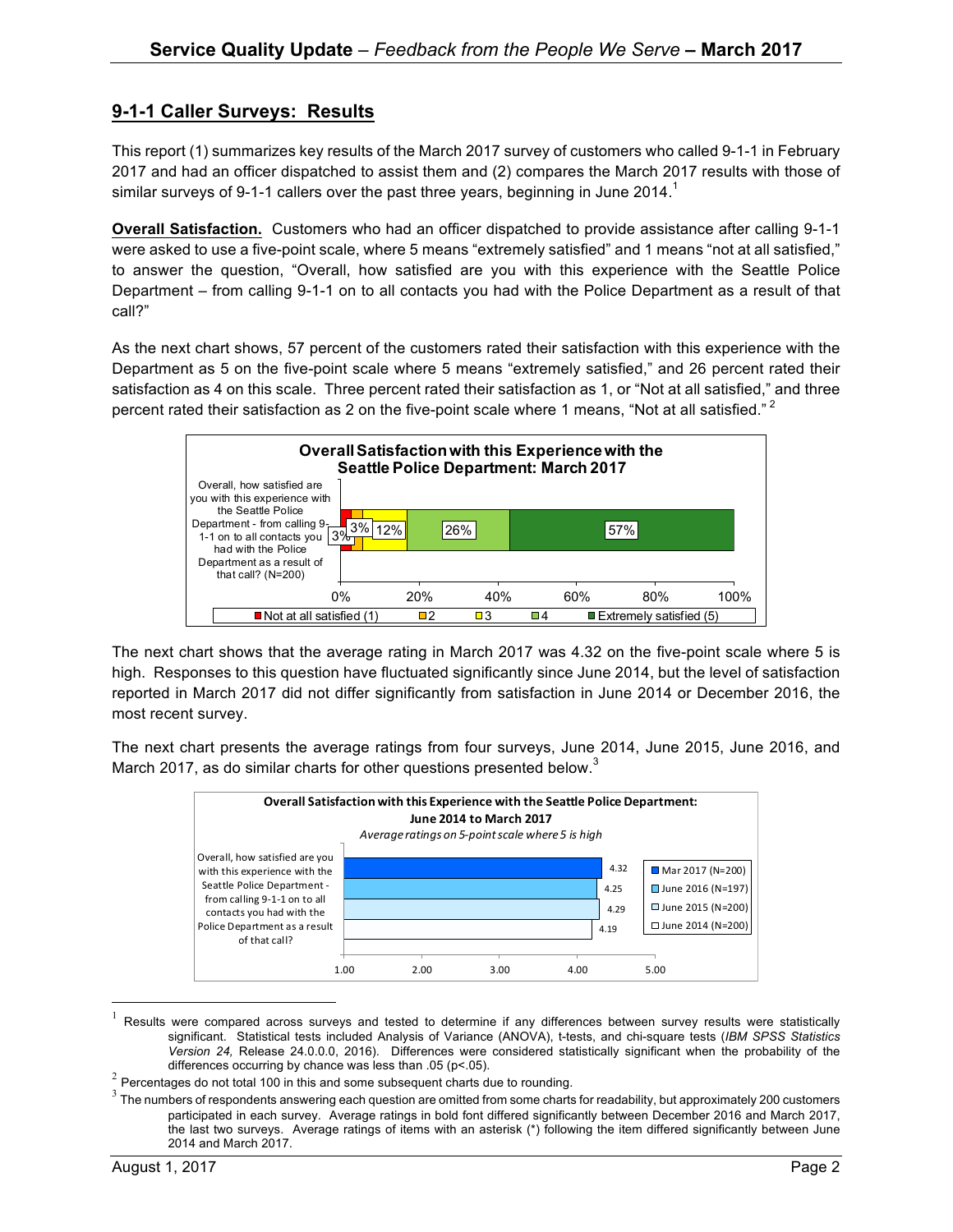**Officer Responding to the Call.** To assess customers' experiences with and opinions of the officer who responded to their calls to 9-1-1, customers were asked to indicate their level of agreement ("Strongly agree," "Agree," "Neither agree nor disagree," "Disagree," or "Strongly disagree") with a series of statements about the officer.

Customers rated officers highest for being professional and courteous and lowest for giving tips on preventing future crimes, as shown in the next chart.

- Eighty-four percent of the customers said that they "strongly agree" that the officer who first visited after their call to 9-1-1 "was professional and courteous," and 97 percent<sup>4</sup> said that they "agree" or "strongly agree" with this statement. Three percent said either that they "strongly disagree" or "disagree" that "The officer was professional and courteous.".
- Between 61 and 75 percent of the customers said that they "strongly agree" with six of the statements: "The officer listened to your concerns," "The officer answered your questions," "The officer provided you the information you needed," "The officer provided the assistance you needed," "The officer clearly explained procedures and requirements," and "The officer told you what would happen next." Between 85<sup>5</sup> and 94 percent of customers said that they either "agree" or "strongly agree" with these statements, and between two and nine percent said that they "disagree" or "strongly disagree" with the statements.
- A total of 65 percent of the customers said that they "agree" or "strongly agree," and 28 percent said that they "disagree" or "strongly disagree," with the statement, "The officer gave you tips on preventing future crimes."

| Opinions of Officer Responding to 9-1-1 Call: March 2017                            |                    |             |                                          |                |                         |      |
|-------------------------------------------------------------------------------------|--------------------|-------------|------------------------------------------|----------------|-------------------------|------|
| The officer was<br>professional and <sup>1</sup><br>courteous. (N=200)              | 1% 14%             |             |                                          | 84%            |                         |      |
| The officer listened to $ 2\% $<br>your concerns. (N=194)                           | 4%<br>19%<br>$1\%$ |             |                                          | 75%            |                         |      |
| The officer answered your<br>questions. (N=198)                                     | 4%<br>22%          |             |                                          | 72%            |                         |      |
| The officer provided you<br>the information you<br>needed. (N=193)                  | 2% 5%              | 25%         |                                          | 67%            |                         |      |
| The officer provided the<br>assistance you needed $\frac{1}{39}$ 3% 5%<br>$(N=199)$ |                    | 22%         |                                          | 68%            |                         |      |
| The officer clearly<br>explained procedures and-<br>requirements. (N=191)           | 2% 7%<br>$2\%$     | 28%         |                                          | 61%            |                         |      |
| The officer told you what.<br>would happen next.<br>$(N=186)$                       | 4% 5% 5%           | 22%         |                                          | 64%            |                         |      |
| The officer gave you tips<br>on preventing future<br>crimes. (N=149)                | 19%                | $7\%$<br>9% | 23%                                      |                | 42%                     |      |
| Strongly disagree                                                                   | 0%<br>Disagree     | 20%         | 40%<br>$\Box$ Neither agree nor disagree | 60%<br>■ Agree | 80%<br>■ Strongly agree | 100% |

Correcting for rounding error.

Correcting for rounding error.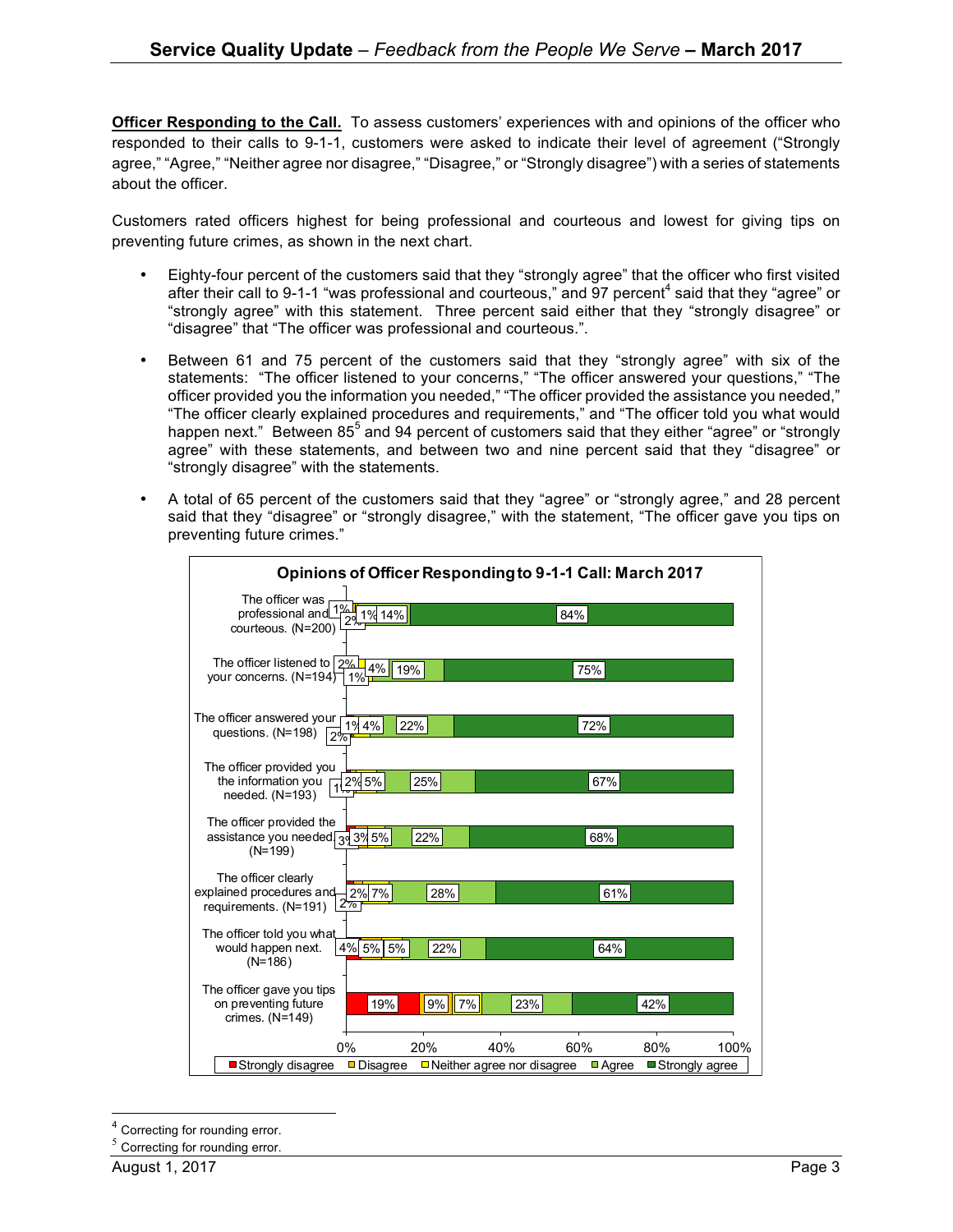Ratings of responding officers on seven items were significantly higher in March 2017 than in June 2014 (indicated by asterisks in the following chart): The officer was "professional and courteous," "listened to your concerns," "answered your questions," "provided you the information you needed," "provided the assistance you needed," "clearly explained procedures and requirements," and "told you what would happen next." While ratings that "The officer gave you tips on preventing future crimes" were not significantly higher in March 2017 than June 2014, ratings of this and all of the other items were significantly higher in March 2017 than in December 2016, the previous survey (indicated by average ratings in **bold** font in the following chart).



**Seattle Police Department Overall.** To assess opinions of the Seattle Police Department overall, customers were asked to indicate their level of agreement ("Strongly agree," "Agree," "Neither agree nor disagree," "Disagree," or "Strongly disagree") with statements about the Department, including the five statements shown in the next chart.

Customers rated the Department highest for having professional and courteous personnel, just as they rated the officer who responded to their call highest for being professional and courteous. Ninety percent of the customers said that they "strongly agree" or "agree," three percent said they "disagree," and no one said that they "strongly" disagreed that "Department personnel are professional and courteous." Between 69 and 77 percent of the customers said they "strongly agree" or "agree" with the other four statements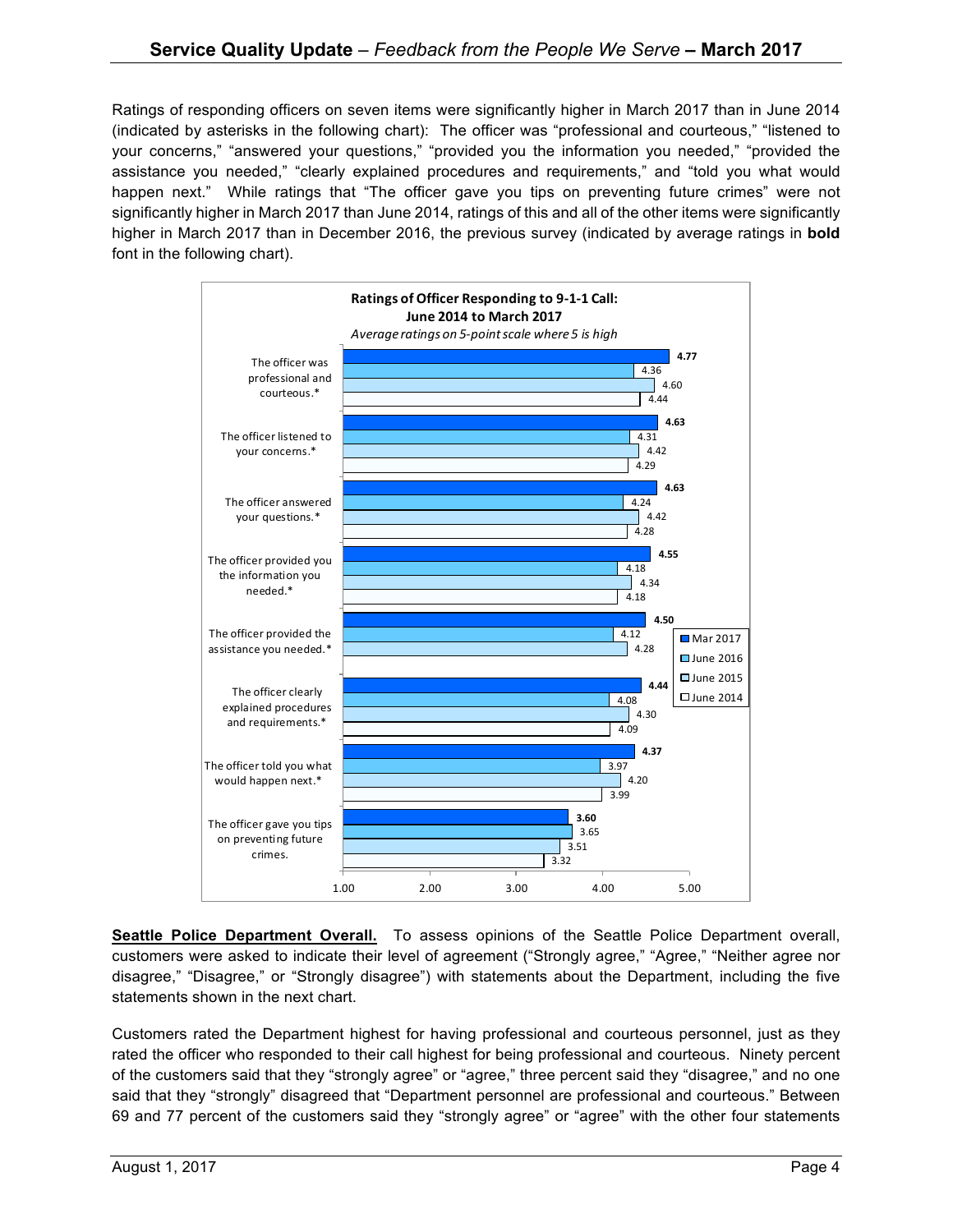6% 11% 4% 9% 4% 5% 3% 7% 3% 7% 14% 15% 15% 12% 34% 38% 40% 33% 33% 35% 35% 36% 44% 57% 0% 20% 40% 60% 80% 100% Strongly disagree Disagree Neither agree nor disagree Agree Strongly agree The Department focuses on the public safety issues that concern you. (N=185) The Department is available when you need them. (N=191) The Department is a good resource for information about preventing crime. (N=168) The Department clearly explains its procedures and requirements. (N=178) Department personnel are professional and courteous. (N=196) **Opinions of Seattle Police Department Overall: March 2017**

about the Department; between 9 and 17 percent said that they "disagree" or "strongly disagree" with these statements, shown in the next chart.

Ratings of three questions about the Department overall were significantly higher in March 2017 than in June 2014: "Department personnel are professional and courteous," "The Department clearly explains its procedures and requirements," and "The Department is a good resource for information about preventing crime." Ratings of two of these items also were significantly higher in March 2017 than in December 2016: The Department "clearly explains its procedures and requirements" and "is a good resource for information about preventing crime." Ratings of the other two items, the Department "is available when you need them" and "focuses on the public safety issues that concern you," have not changed significantly since June 2014.

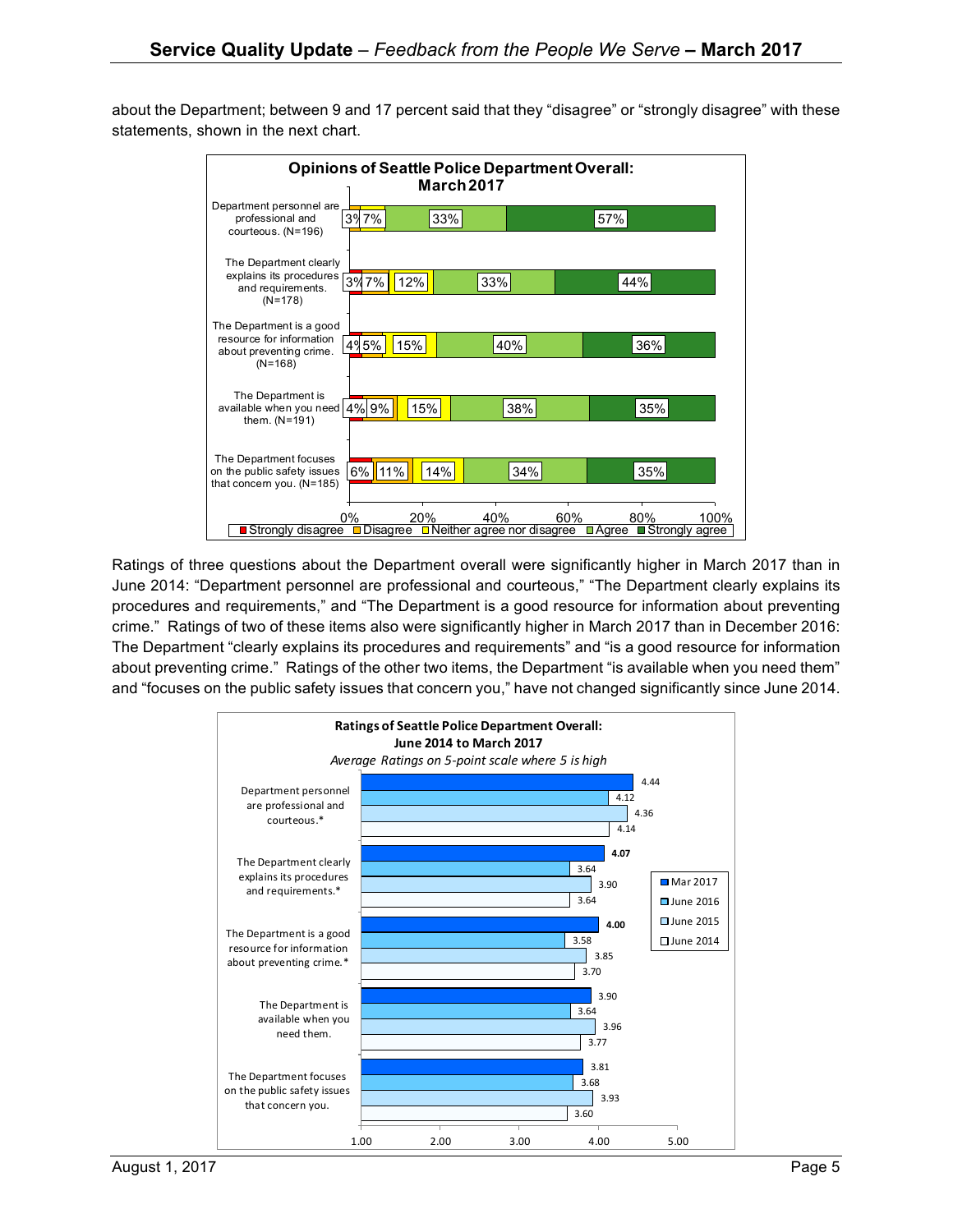**9-1-1 Operations.** Three-fourths (76%) of customers rated their satisfaction with the assistance provided by the 9-1-1 operator as 5 on the five-point scale where 5 means "extremely satisfied," and two-thirds (69%) rated their satisfaction with the speed with which their call was answered as 5 on this scale. A total of 92 and 87<sup>°</sup> percent, respectively, rated their satisfaction with the assistance provided by the operator and the speed with which their calls were answered as either a 4 or a 5 on this five-point scale. Five and seven<sup> $\prime$ </sup> percent, respectively, rated their satisfaction with the assistance provided by the operator and the speed with which calls were answered as either 1 or 2 on the five-point scale where 1 means "not at all satisfied." These results are shown in the next chart.



Neither item regarding satisfaction with 9-1-1 operations changed significantly across surveys, so the variations in average ratings shown in the following chart are not statistically significant. An average for satisfaction with the speed with which calls were answered is not shown for June 2014 because this item was not added to the survey until June 2015.



Since June 2015, customers have been asked if they reached an operator the first time they dialed 9-1-1. Responses to this question, summarized in the next chart, have not differed significantly over time. In each survey since June 2015, between 91 and 95 percent of the customers reached an operator the first time they dialed 9-1-1, and between 5 and 9 percent (between 10 and 19 customers) had to dial 9-1-1 more than once to reach an operator.

<sup>&</sup>lt;sup>6</sup> Correcting for rounding error.

<sup>&</sup>lt;sup>7</sup> Correcting for rounding error.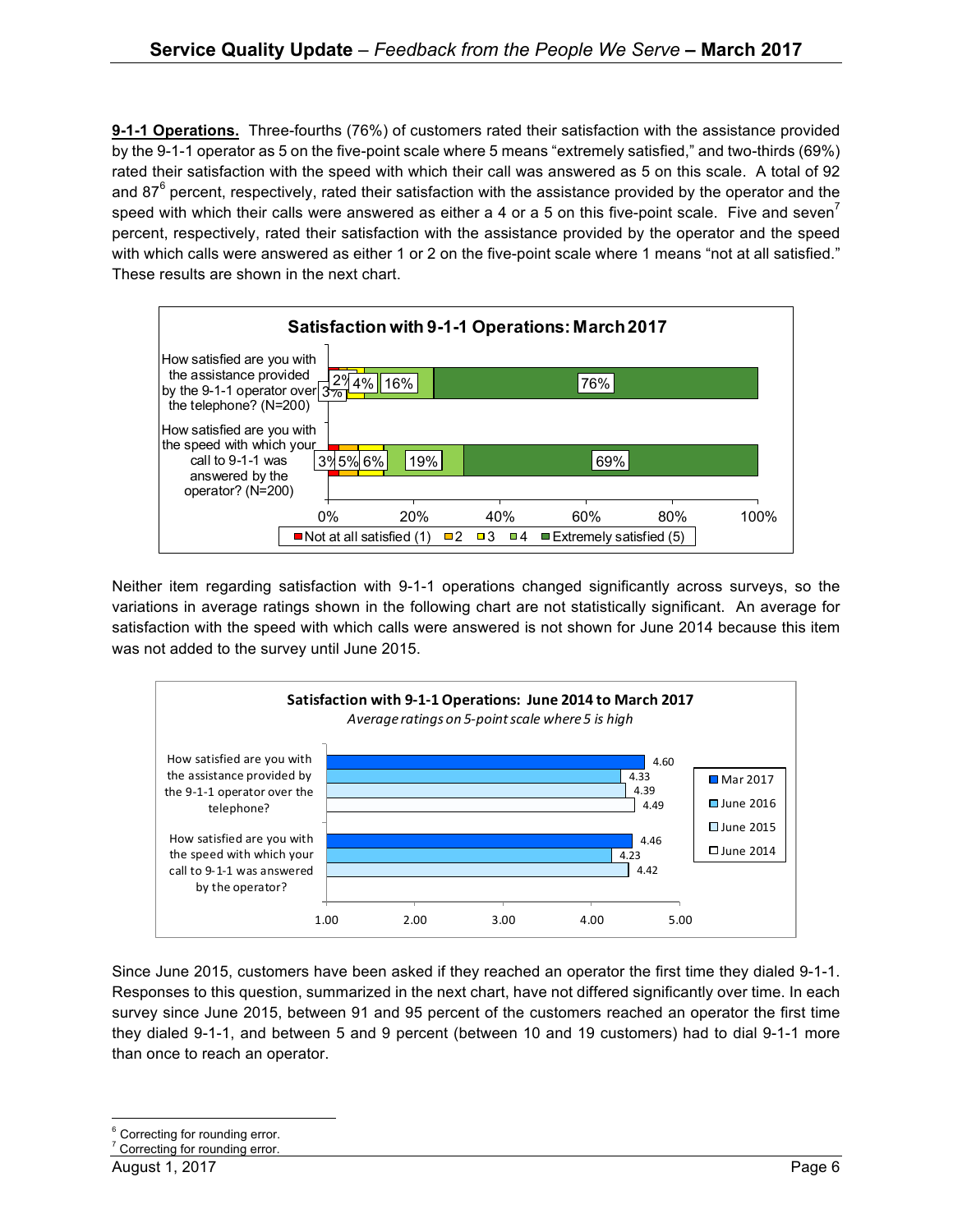

Also since June 2015, customers who had to call 9-1-1 more than once were asked how often they dialed 9-1-1 to reach an operator. In March 2017, nine of these customers said that they reached the operator on their second attempt, and two reached the operator on their third attempt.

**Feelings of Safety.** Customers said that they feel safer walking alone in their neighborhoods during the day than they feel in Seattle overall or walking alone in their neighborhoods at night, as shown in the next chart. Sixty-seven percent of the customers rated their overall feelings of safety in Seattle as 4 or 5 on a five-point scale where 5 means "extremely safe" (24% "extremely safe"); 10 percent rated their feelings as 2 or 1, where 1 means "not at all safe." Eighty-seven percent rated their feelings of safety when walking alone in their neighborhoods during the day as 4 or 5 (58% "extremely safe"), and 45 percent rated their feelings of safety when walking alone in their neighborhoods at night as 4 or 5 (17% "extremely safe"). Two percent rated their feelings of safety as 1 or 2 when walking alone in their neighborhoods during the day, and 29 percent rated their feelings of safety as 1 or 2 when walking alone in their neighborhoods at night (1 means "not at all safe").



Customers' feelings of safety in Seattle overall and walking in their neighborhoods alone during the day and at night, summarized in the next chart, have not changed significantly since June 2014.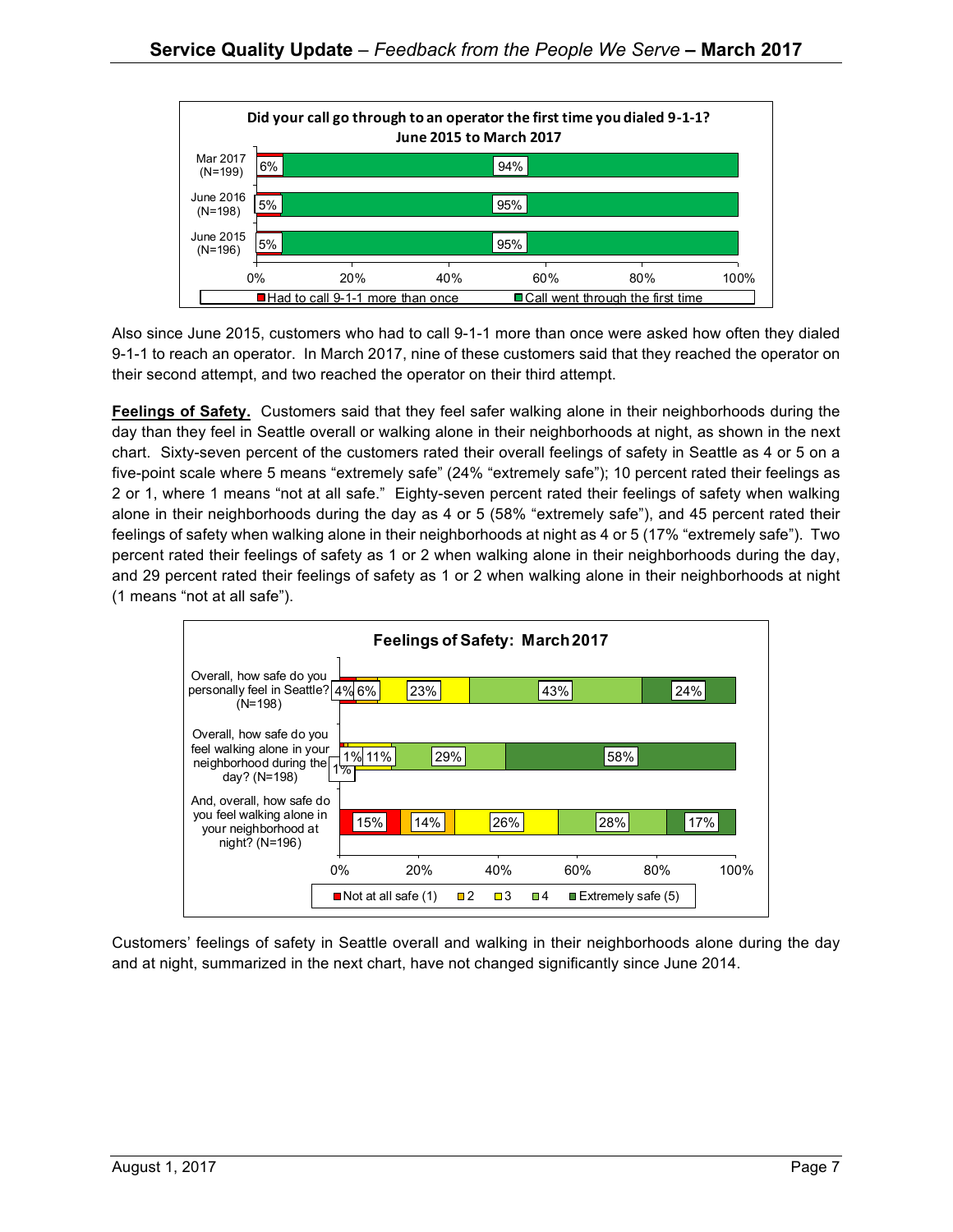

When asked about the impact of the incident that caused them to call 9-1-1 on their feelings of safety, over half of the customers (59%) reported that they "feel about as safe as before the incident occurred." The remaining customers said that they either feel "less safe" (28%) or "more safe" (13%) than before the incident occurred. Similarly, when asked about the impact of the service received from the Department as a result of their call to 9-1-1, over half (64%) of the customers said that they "feel about as safe now as before they called 9-1-1," while 31 percent said they feel "more safe," and 5 percent feel "less safe."

The responses to these two questions show that the service received from the Seattle Police Department led to an increase in the percentage of customers who said they feel "more safe" (13% to 31%), as well as a decrease in the percentage of customers who feel "less safe" (28% to 5%), as shown in the next chart. This indicates that feelings of personal safety increased and customers were reassured by the Department's service.



As noted in previous survey reports, customers' assessments of the impacts of both the incident and the service provided by the Department change significantly from survey to survey. However, in every survey, a larger proportion of customers said they feel "more safe" and a smaller proportion said they feel "less safe" after receiving service from the Department than after the incident that caused them to call 9-1-1.